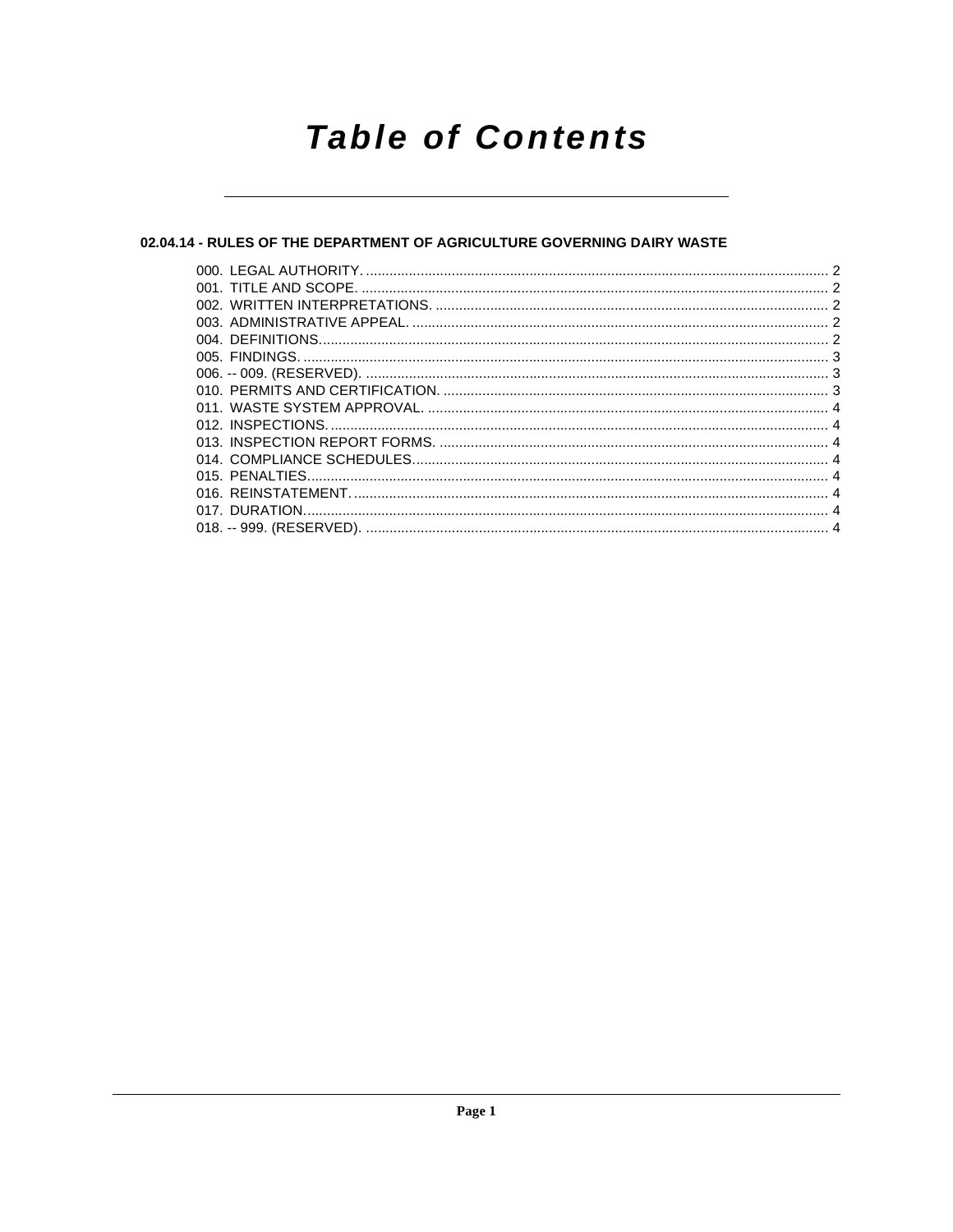#### **IDAPA 02 TITLE 04 CHAPTER 14**

# <span id="page-1-0"></span>**02.04.14 - RULES OF THE DEPARTMENT OF AGRICULTURE GOVERNING DAIRY WASTE**

# <span id="page-1-1"></span>**000. LEGAL AUTHORITY.**

This chapter is adopted under the legal authority of Title 37, Chapter 4, Idaho Code. (3-20-97)

# <span id="page-1-2"></span>**001. TITLE AND SCOPE.**

**01. Title**. The title of this chapter is "Rules of the Department of Agriculture Governing Dairy Waste".  $(3-20-97)$ 

**02. Scope**. This chapter has the following scope: These rules shall govern the design, function and management practices of dairy waste systems. The official citation of this chapter is IDAPA 02.04.14.000 et seq. For example, this section's citation is IDAPA 02.04.14.001. (3-20-97)

#### <span id="page-1-3"></span>**002. WRITTEN INTERPRETATIONS.**

There are no written interpretations of these rules. (3-20-97)

#### <span id="page-1-4"></span>**003. ADMINISTRATIVE APPEAL.**

Hearing and appeal rights are set forth in Title 67, Chapter 52, Idaho Code. There is no provision for administrative appeal before the Department of Agriculture under these rules. (3-20-97) appeal before the Department of Agriculture under these rules.

#### <span id="page-1-8"></span><span id="page-1-5"></span>**004. DEFINITIONS.**

The following definitions shall apply in the interpretation and enforcement of this chapter: (3-20-97)

<span id="page-1-6"></span>**01. Certified Planner**. A person who has completed nutrient management certification in accordance Nutrient Management Standard and is approved by the department. (4-5-00) with the Nutrient Management Standard and is approved by the department.

**02. Dairy Farm**. A place or premise where one (1) or more milking cows, sheep, or goats are kept, and ich all or a portion of the milk produced thereon is delivered, sold or offered for sale. (3-20-97) from which all or a portion of the milk produced thereon is delivered, sold or offered for sale.

<span id="page-1-7"></span>**03. Department**. The Idaho Department of Agriculture. (3-20-97)

<span id="page-1-9"></span>**04. Director**. The Director of the Idaho Department of Agriculture. (3-20-97)

**05. Discharge Violation**. A practice or facility condition which has caused an unauthorized release of livestock waste into surface, ground water, or beyond the dairy farm's property boundaries or beyond the property boundary of any facility operated by the producer. Contract manure haulers, producers and other persons who haul livestock waste beyond the producer's property boundaries are responsible for releases of livestock waste between the property boundaries of the producer and the property boundaries at the point of application. (3-19-99)

<span id="page-1-10"></span>**06.** Farm Certification. A permit issued by the Department allowing the sale of manufacture grade (3-20-97) milk. (3-20-97)

<span id="page-1-11"></span>**07. Fieldman**. An individual qualified and approved by the Department to perform dairy farm inspections.  $(3-20-97)$ 

<span id="page-1-12"></span>**08. Idaho Waste Management Guidelines For Confined Feeding Operations**. A 1993 publication as amended in 1997 by the Idaho Department of Health and Welfare, Division of Environmental Quality which is hereby incorporated by reference. Copies of the guidelines are available at the Idaho Department of Agriculture, 2270<br>Old Penitentiary Road, Boise, Idaho 83712. Old Penitentiary Road, Boise, Idaho 83712.

<span id="page-1-13"></span>**09. Inspector**. A qualified, trained person employed by the Department to perform dairy farm inspections.  $(3-20-97)$ 

**10. Livestock**. For the purposes of these rules the term livestock shall include bovidae, suidae, equidae and other animals that are kept on or contiguous to a dairy farm and are owned or controlled by a dairy farm.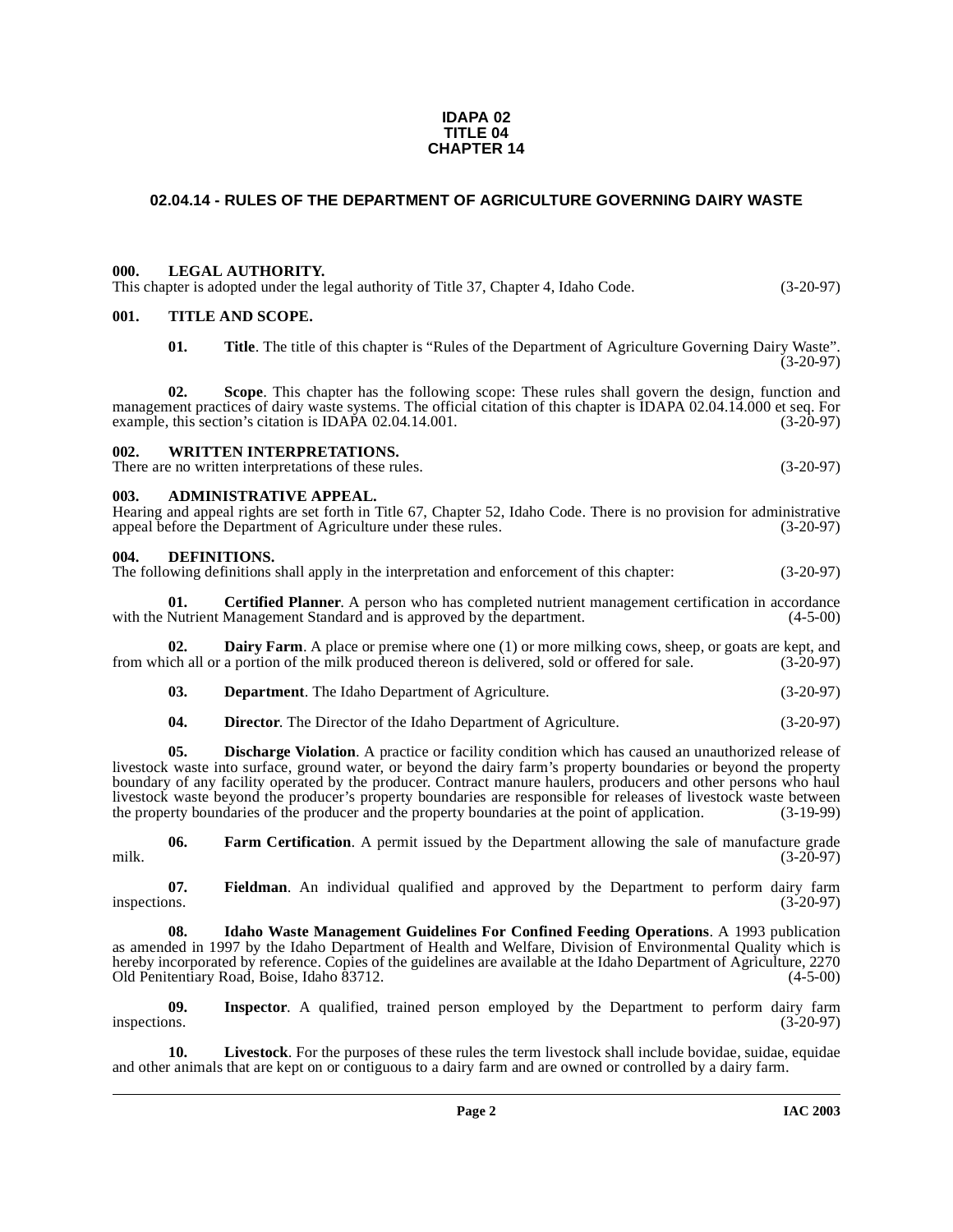(3-19-99)

<span id="page-2-3"></span>**11. Livestock Waste**. Manure that may also contain bedding, spilled feed, water or soil. It also includes wastes not particularly associated with manure, such as milking center or washing wastes or milk, or<br>livestock carcasses or parts thereof. (4-5-00) livestock carcasses or parts thereof.

<span id="page-2-4"></span>**12. Manufacture Grade Milk**. Milk produced for processing into dairy products for human tion but not subject to Grade A requirements. (3-20-97) consumption but not subject to Grade A requirements.

<span id="page-2-5"></span>**13. Memorandum Of Understanding**. The October 1995 Idaho Dairy Pollution Prevention Initiative Memorandum of Understanding between the Environmental Protection Agency, Division of Environmental Quality, Idaho Department of Agriculture and the Idaho Dairymen's Association. The memorandum is hereby incorporated by reference and copies of the memorandum are available at the Idaho Department of Agriculture, 2270 Old Penitentiary Road, Boise, Idaho 83712 and through the Department of Administration, Office of Administrative Rules, located at 650 West State Street, Room 100, Boise, Idaho 83720.

<span id="page-2-7"></span>**14. Non-Compliance**. A practice or facility condition which will cause a discharge violation if left uncorrected or a condition on a dairy farm that does not meet the requirements of the Idaho Waste Management Guidelines for Confined Feeding Operations, the Nutrient Management Plan, Nutrient Management Standard, and Appendix 10D. (4-5-00) Appendix 10D.

<span id="page-2-6"></span>**15. Natural Resource Conservation Service Agricultural Waste Management Field Handbook Appendix 10D (Appendix 10D)**. A 1997 publication by USDA, NRCS which is hereby incorporated by reference. Copies of this publication are available at the Idaho Department of Agriculture, 2270 Old Penitentiary Road, Boise, Idaho 83712 and through the Idaho State Law Library, Supreme Court Building, 451 West State Street, Boise, Idaho 83720. (4-5-00)

<span id="page-2-8"></span>**16. Nutrient Management Plan (NMP)**. A plan prepared in conformance with the nutrient management standard or other equally protective standard approved by the department for managing the amount, source, placement, form, and timing of the land application of nutrients and soil amendments for plant production, and for minimizing the potential for environmental degradation, particularly impairment of water quality. (4-5-00)

<span id="page-2-9"></span>**17. Nutrient Management Standard (NMS)**. The 1999 publication by the United States Department of Agriculture (USDA) Natural Resource Conservation Service (NRCS) Conservation Practice Standard, Nutrient Management Code 590, or the 1999 Idaho Agricultural Pollution Abatement Plan - Nutrient Management Standard Component Practice, which are hereby incorporated by reference. Copies of these publications are available at the Idaho Department of Agriculture, 2270 Old Penitentiary Road, Boise, Idaho 83712 and through the Idaho State Law<br>Library, Supreme Court Building, 451 West State Street, Boise, Idaho 83720. (4-5-00) Library, Supreme Court Building, 451 West State Street, Boise, Idaho 83720.

<span id="page-2-10"></span>**18. Permit**. A permit issued by the Department allowing the sale of Grade A milk. (3-20-97)

**19. Person**. Any individual, partnership, association, corporation, or any organized group of persons incorporated or not. (3-20-97) whether incorporated or not.

**20. Producer**. The person who exercises control over the production of milk delivered to a plant, and ives payment for this product. (3-20-97) who receives payment for this product.

# <span id="page-2-0"></span>**005. FINDINGS.**

The Department finds that pursuant to Section 67-5226(1), Idaho Code, these rules are necessary to protect the public health, safety, and welfare of Idaho, enhance Idaho water quality and preserve the integrity of the Idaho dairy industry. These rules establish design, construction, operation, location, and inspection criteria for dairy waste systems on Idaho dairy farms and enable the department to implement the 1999 NRCS nutrient management standards on dairy farms to appropriately manage livestock waste. These rules also provide penalty provisions.

(4-5-00)

# <span id="page-2-1"></span>**006. -- 009. (RESERVED).**

# <span id="page-2-11"></span><span id="page-2-2"></span>**010. PERMITS AND CERTIFICATION.**

No producer shall offer for sale or sell milk unless the producing dairy farm has been issued a Grade A permit or a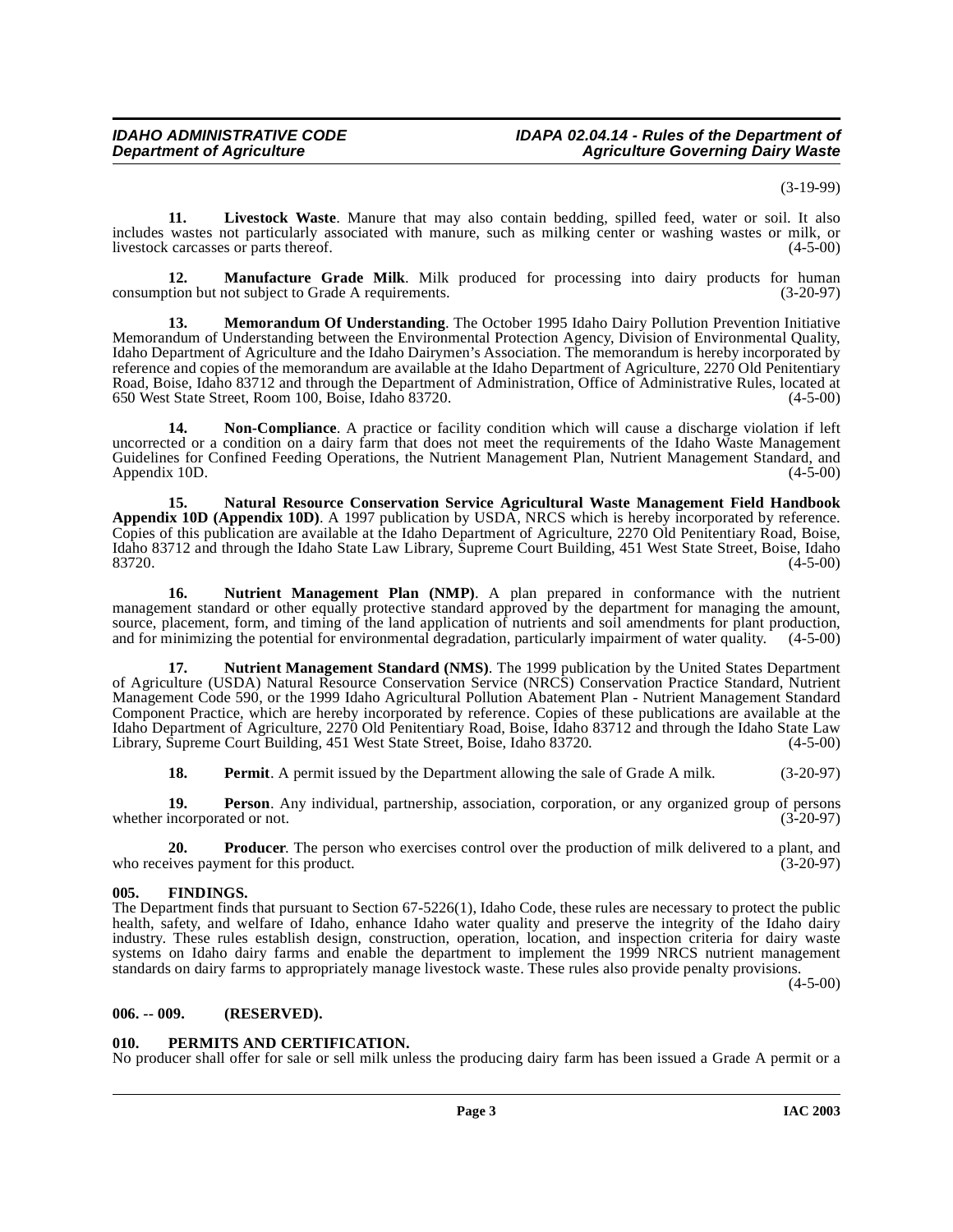### **IDAHO ADMINISTRATIVE CODE IDAPA 02.04.14 - Rules of the Department of Agriculture Governing Dairy Waste**

Farm Certification from the Department. (3-20-97)

<span id="page-3-10"></span>**01. Grade A Permit**. A permit issued by the Department if the dairy farm complies with the requirements of the Pasteurized Milk Ordinance and has in place and operates a dairy waste system consistent with the Idaho Waste Management Guidelines for Confined Feeding Operations, NMP, NMS and Appendix 10D. (4-5-00)

<span id="page-3-9"></span>**02. Farm Certification**[. A certification issued by the Department if the dairy farm complies with the](http://www2.state.id.us/adm/adminrules/rules/idapa02/0405.pdf) requirements of IDAPA 02.04.05, "Rules Governing Manufacture Grade Milk," and has in place and operates a dairy [waste system consistent with the Idaho Waste Management Guidelines for Confined Feeding Operations, NMP,](http://www2.state.id.us/adm/adminrules/rules/idapa02/0405.pdf) NMS, and Appendix 10D. (4-5-00) NMS, and Appendix 10D.

# <span id="page-3-16"></span><span id="page-3-0"></span>**011. WASTE SYSTEM APPROVAL.**

The Department is authorized to approve the design, construction, operation, and location of dairy waste systems. These systems must conform to the Idaho Waste Management Guidelines for Confined Feeding Operations, NMP, NMS, and Appendix 10D.

# <span id="page-3-12"></span><span id="page-3-1"></span>**012. INSPECTIONS.**

Each dairy farm shall be inspected by an inspector or fieldman at least annually or at intervals sufficient to determine that dairy waste has been managed to prevent an unauthorized discharge or contamination of surface and ground water. An official inspection report form as described in Section 013 will be completed at the time of inspection.  $(4-5-00)$ 

# <span id="page-3-11"></span><span id="page-3-2"></span>**013. INSPECTION REPORT FORMS.**

An inspection report form shall be established by the Department based on parameters established in the Idaho Waste Management Guidelines for Confined Feeding Operations, NMP, NMS, and Appendix 10D. Each inspection item on the form shall indicate compliance and non-compliance. the form shall indicate compliance and non-compliance.

# <span id="page-3-8"></span><span id="page-3-3"></span>**014. COMPLIANCE SCHEDULES.**

**01. Non-Compliance Or Discharge Violations Identified**. When the Director identifies items of noncompliance or discharge violations, the deficiencies will be noted and discussed with the producer. Appropriate corrective actions will be identified and scheduled informally. The Director may develop a formal compliance schedule in the following cases: (4-5-00) schedule in the following cases:

- <span id="page-3-13"></span>**a.** When corrective actions cannot be completed within thirty (30) days; (4-5-00)
- **b.** When corrective actions require significant capital investment; (4-5-00)
- **c.** When informal schedules have not been complied with. (4-5-00)

**02. Re-Inspection**. Re-inspection of the dairy farm will be conducted as appropriate, to ensure compliance. A discharge violation shall be corrected immediately, when at all possible. (4-5-00)

#### <span id="page-3-14"></span><span id="page-3-4"></span>**015. PENALTIES.**

The Director may suspend the producer's permit or farm certification authorizing the producer to sell milk until such time that the dairy farm is in compliance. Repeat non-compliance violations on significant items, discharge violations, or violation of formal compliance schedule also may cause a dairy farm to lose authorization to sell milk. (3-20-97)

#### <span id="page-3-15"></span><span id="page-3-5"></span>**016. REINSTATEMENT.**

Whenever a producer has lost authorization to sell milk for human consumption under the provisions of Section 015, the producer may apply for reinspection. A reinspection, conducted by an inspector or fieldman, will be made; if corrections have been made, the producer will be reinstated.  $(3-20-97)$ corrections have been made, the producer will be reinstated.

# <span id="page-3-6"></span>**017. DURATION.**

These rules will no longer be in effect if or when the Memorandum of Understanding defined in Subsection 004.13 is revoked or expires. (4-5-00)

### <span id="page-3-7"></span>**018. -- 999. (RESERVED).**